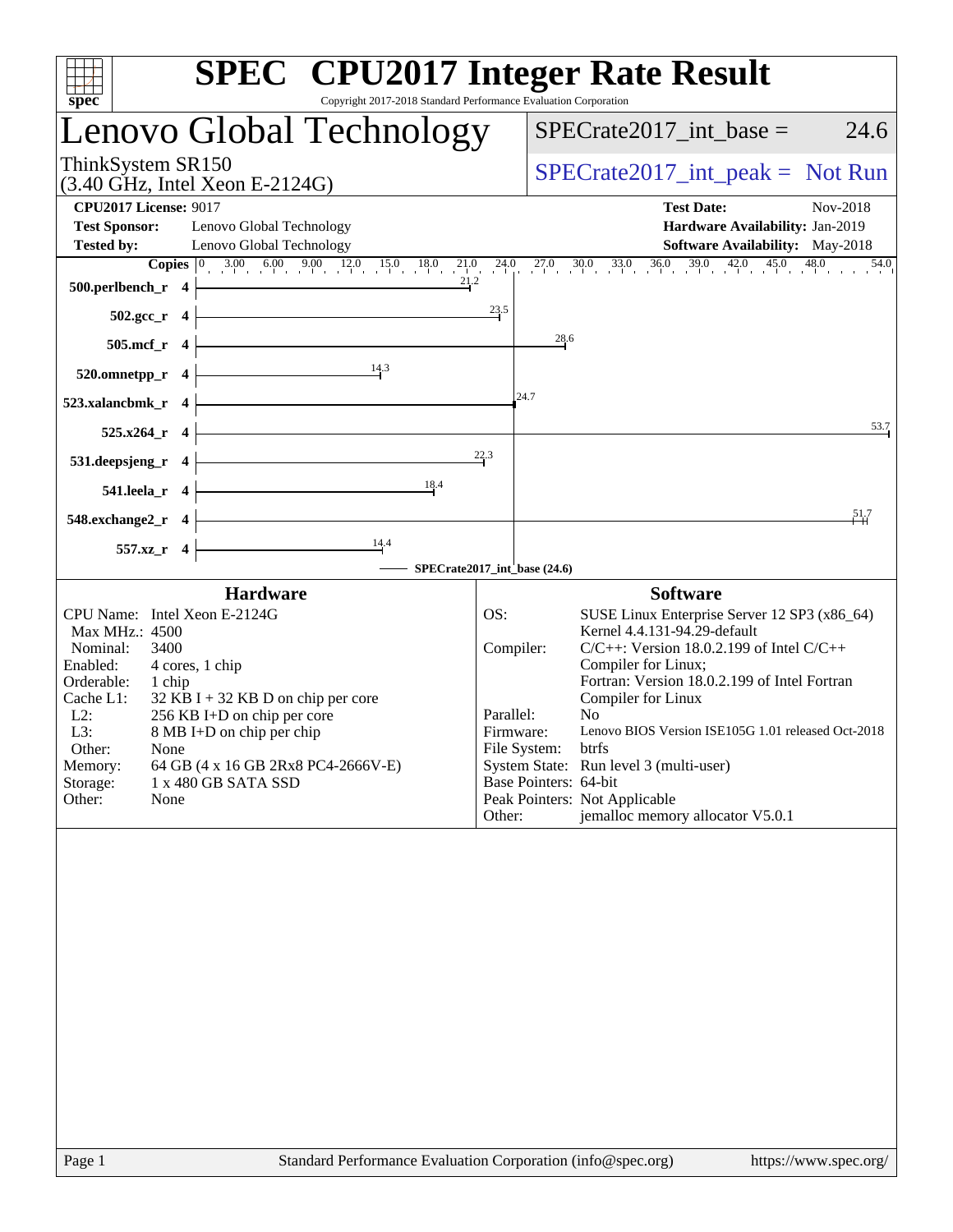

## Lenovo Global Technology

### SPECrate2017 int\_base =  $24.6$

(3.40 GHz, Intel Xeon E-2124G)

ThinkSystem SR150<br>  $SPECTR_{15}$  [SPECrate2017\\_int\\_peak =](http://www.spec.org/auto/cpu2017/Docs/result-fields.html#SPECrate2017intpeak) Not Run

**[Test Sponsor:](http://www.spec.org/auto/cpu2017/Docs/result-fields.html#TestSponsor)** Lenovo Global Technology **[Hardware Availability:](http://www.spec.org/auto/cpu2017/Docs/result-fields.html#HardwareAvailability)** Jan-2019

**[CPU2017 License:](http://www.spec.org/auto/cpu2017/Docs/result-fields.html#CPU2017License)** 9017 **[Test Date:](http://www.spec.org/auto/cpu2017/Docs/result-fields.html#TestDate)** Nov-2018 **[Tested by:](http://www.spec.org/auto/cpu2017/Docs/result-fields.html#Testedby)** Lenovo Global Technology **[Software Availability:](http://www.spec.org/auto/cpu2017/Docs/result-fields.html#SoftwareAvailability)** May-2018

### **[Results Table](http://www.spec.org/auto/cpu2017/Docs/result-fields.html#ResultsTable)**

|                             | <b>Base</b>    |                |                |                |       |                | <b>Peak</b> |               |                |              |                |              |                |              |
|-----------------------------|----------------|----------------|----------------|----------------|-------|----------------|-------------|---------------|----------------|--------------|----------------|--------------|----------------|--------------|
| <b>Benchmark</b>            | <b>Copies</b>  | <b>Seconds</b> | Ratio          | <b>Seconds</b> | Ratio | <b>Seconds</b> | Ratio       | <b>Copies</b> | <b>Seconds</b> | <b>Ratio</b> | <b>Seconds</b> | <b>Ratio</b> | <b>Seconds</b> | <b>Ratio</b> |
| 500.perlbench_r             | 4              | 300            | 21.2           | 300            | 21.2  | 300            | 21.2        |               |                |              |                |              |                |              |
| $502.\text{sec}$            | 4              | 241            | 23.5           | 241            | 23.5  | 241            | 23.5        |               |                |              |                |              |                |              |
| $505$ .mcf r                | 4              | 226            | 28.6           | 226            | 28.6  | 226            | 28.6        |               |                |              |                |              |                |              |
| 520.omnetpp_r               | 4              | 369            | 14.2           | 368            | 14.3  | 367            | 14.3        |               |                |              |                |              |                |              |
| 523.xalancbmk r             | 4              | 171            | 24.7           | 172            | 24.6  | 171            | 24.7        |               |                |              |                |              |                |              |
| 525.x264 r                  | $\overline{4}$ | 130            | 53.7           | 131            | 53.7  | 130            | 53.7        |               |                |              |                |              |                |              |
| 531.deepsjeng_r             | 4              | 205            | 22.3           | 206            | 22.3  | 206            | 22.3        |               |                |              |                |              |                |              |
| 541.leela r                 | 4              | 359            | 18.4           | 360            | 18.4  | 359            | 18.4        |               |                |              |                |              |                |              |
| 548.exchange2_r             | 4              | 206            | 50.9           | 202            | 52.0  | 203            | 51.7        |               |                |              |                |              |                |              |
| $557.xz$ _r                 | 4              | 300            | 14.4           | 300            | 14.4  | 300            | 14.4        |               |                |              |                |              |                |              |
| $SPECrate2017$ int base =   | 24.6           |                |                |                |       |                |             |               |                |              |                |              |                |              |
| $SPECrate2017\_int\_peak =$ |                |                | <b>Not Run</b> |                |       |                |             |               |                |              |                |              |                |              |

Results appear in the [order in which they were run](http://www.spec.org/auto/cpu2017/Docs/result-fields.html#RunOrder). Bold underlined text [indicates a median measurement](http://www.spec.org/auto/cpu2017/Docs/result-fields.html#Median).

### **[Submit Notes](http://www.spec.org/auto/cpu2017/Docs/result-fields.html#SubmitNotes)**

 The taskset mechanism was used to bind copies to processors. The config file option 'submit' was used to generate taskset commands to bind each copy to a specific processor. For details, please see the config file.

### **[Operating System Notes](http://www.spec.org/auto/cpu2017/Docs/result-fields.html#OperatingSystemNotes)**

Stack size set to unlimited using "ulimit -s unlimited"

### **[General Notes](http://www.spec.org/auto/cpu2017/Docs/result-fields.html#GeneralNotes)**

Environment variables set by runcpu before the start of the run: LD\_LIBRARY\_PATH = "/home/cpu2017-1.0.5-ic18.0u2/lib/ia32:/home/cpu2017-1.0.5-ic18.0u2/lib/intel64" LD\_LIBRARY\_PATH = "\$LD\_LIBRARY\_PATH:/home/cpu2017-1.0.5-ic18.0u2/je5.0.1-32:/home/cpu2017-1.0.5-ic18.0u2/je5.0.1-64" Binaries compiled on a system with 1x Intel Core i7-6700K CPU + 32GB RAM memory using Redhat Enterprise Linux 7.5 Transparent Huge Pages enabled by default Prior to runcpu invocation Filesystem page cache synced and cleared with: sync; echo 3> /proc/sys/vm/drop\_caches Yes: The test sponsor attests, as of date of publication, that CVE-2017-5754 (Meltdown) is mitigated in the system as tested and documented. Yes: The test sponsor attests, as of date of publication, that CVE-2017-5753 (Spectre variant 1) is mitigated in the system as tested and documented. Yes: The test sponsor attests, as of date of publication, that CVE-2017-5715 (Spectre variant 2) is mitigated in the system as tested and documented.

**(Continued on next page)**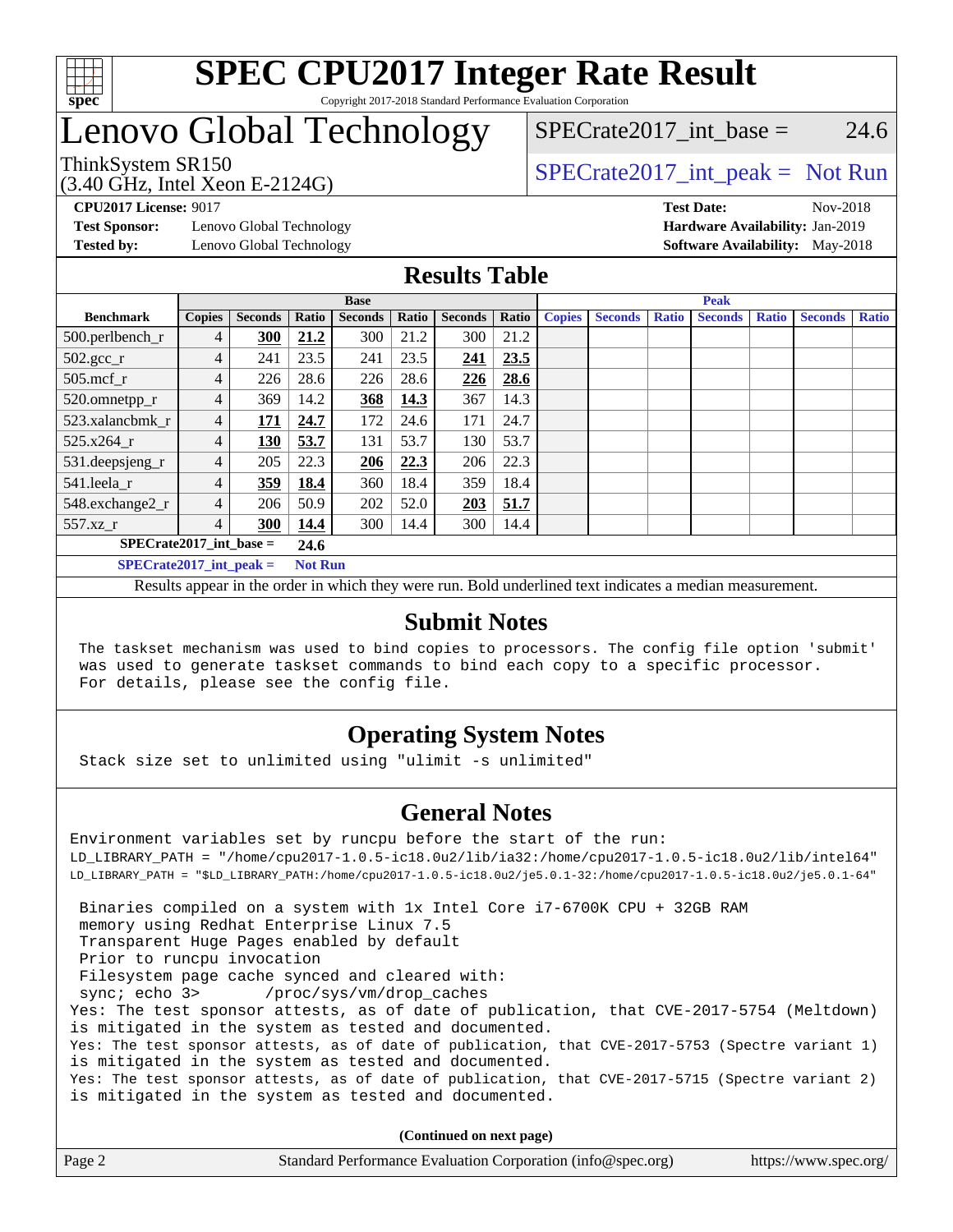

# **[SPEC CPU2017 Integer Rate Result](http://www.spec.org/auto/cpu2017/Docs/result-fields.html#SPECCPU2017IntegerRateResult)**

Copyright 2017-2018 Standard Performance Evaluation Corporation

## Lenovo Global Technology

ThinkSystem SR150<br>  $SPECTR_{15}$  [SPECrate2017\\_int\\_peak =](http://www.spec.org/auto/cpu2017/Docs/result-fields.html#SPECrate2017intpeak) Not Run

SPECrate  $2017$  int base = 24.6

(3.40 GHz, Intel Xeon E-2124G)

**[CPU2017 License:](http://www.spec.org/auto/cpu2017/Docs/result-fields.html#CPU2017License)** 9017 **[Test Date:](http://www.spec.org/auto/cpu2017/Docs/result-fields.html#TestDate)** Nov-2018

**[Test Sponsor:](http://www.spec.org/auto/cpu2017/Docs/result-fields.html#TestSponsor)** Lenovo Global Technology **[Hardware Availability:](http://www.spec.org/auto/cpu2017/Docs/result-fields.html#HardwareAvailability)** Jan-2019 **[Tested by:](http://www.spec.org/auto/cpu2017/Docs/result-fields.html#Testedby)** Lenovo Global Technology **[Software Availability:](http://www.spec.org/auto/cpu2017/Docs/result-fields.html#SoftwareAvailability)** May-2018

### **[General Notes \(Continued\)](http://www.spec.org/auto/cpu2017/Docs/result-fields.html#GeneralNotes)**

 jemalloc, a general purpose malloc implementation built with the RedHat Enterprise 7.5, and the system compiler gcc 4.8.5 sources available from jemalloc.net or <https://github.com/jemalloc/jemalloc/releases>

### **[Platform Notes](http://www.spec.org/auto/cpu2017/Docs/result-fields.html#PlatformNotes)**

Page 3 Standard Performance Evaluation Corporation [\(info@spec.org\)](mailto:info@spec.org) <https://www.spec.org/> BIOS configuration: Choose Operating Mode set to Maximum Performance Choose Operating Mode set to Custom Mode CPU P-state Control set to Legacy Execute Disable Bit set to Disable Per Core P-state set to Disable Adjacent Cache Prefetch set to Disable Sysinfo program /home/cpu2017-1.0.5-ic18.0u2/bin/sysinfo Rev: r5974 of 2018-05-19 9bcde8f2999c33d61f64985e45859ea9 running on linux-tsni Wed Nov 28 09:30:41 2018 SUT (System Under Test) info as seen by some common utilities. For more information on this section, see <https://www.spec.org/cpu2017/Docs/config.html#sysinfo> From /proc/cpuinfo model name : Intel(R) Xeon(R) E-2124G CPU @ 3.40GHz 1 "physical id"s (chips) 4 "processors" cores, siblings (Caution: counting these is hw and system dependent. The following excerpts from /proc/cpuinfo might not be reliable. Use with caution.) cpu cores : 4 siblings : 4 physical 0: cores 0 1 2 3 From lscpu: Architecture: x86\_64 CPU op-mode(s): 32-bit, 64-bit<br>Byte Order: Little Endian Little Endian  $CPU(s):$  4 On-line CPU(s) list: 0-3 Thread(s) per core: 1 Core(s) per socket: 4 Socket(s): 1 NUMA node(s): 1 Vendor ID: GenuineIntel CPU family: 6 Model: 158 Model name:  $Intel(R)$  Xeon(R) E-2124G CPU @ 3.40GHz Stepping: 10 **(Continued on next page)**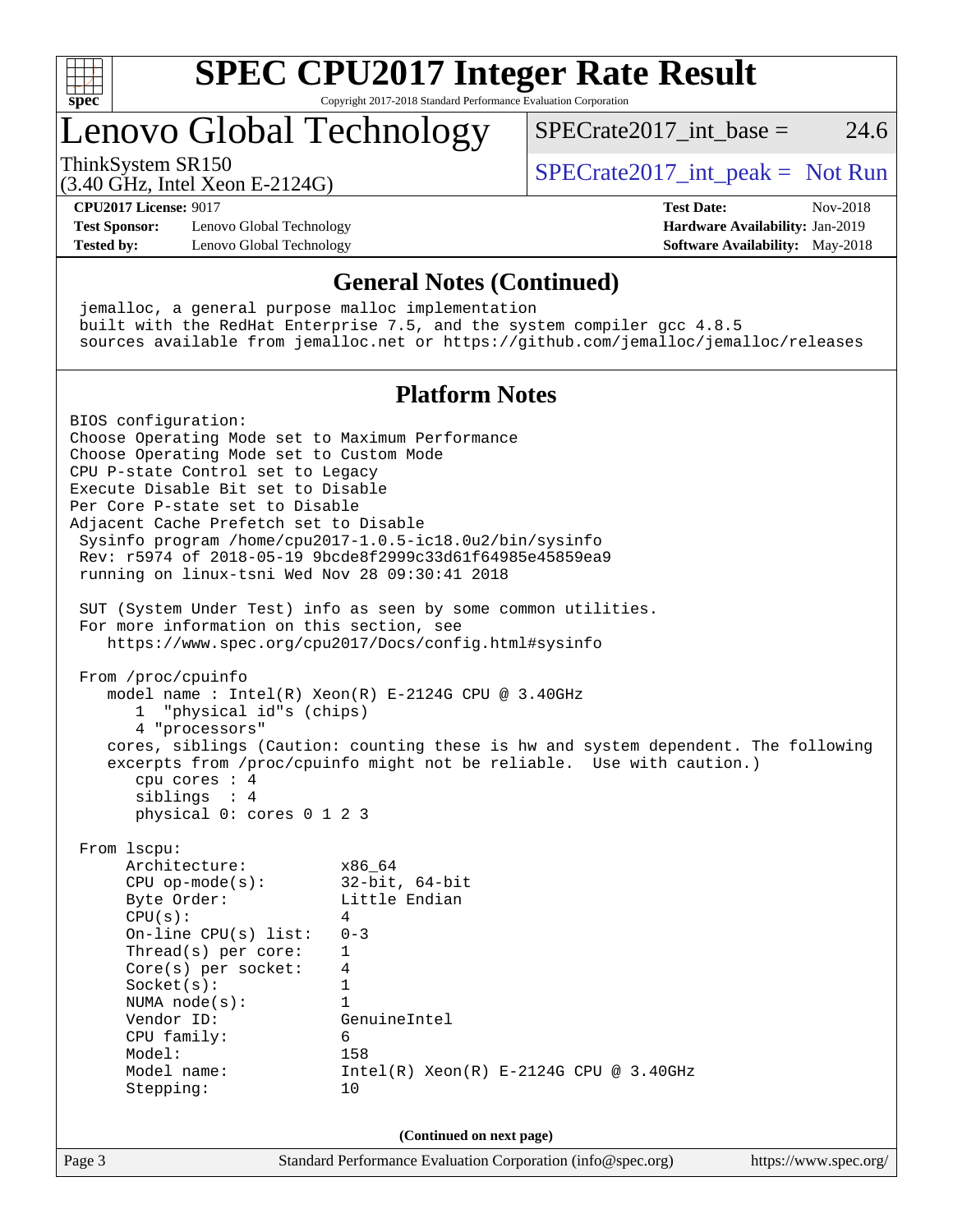

Lenovo Global Technology

 $SPECTate2017\_int\_base = 24.6$ 

(3.40 GHz, Intel Xeon E-2124G)

ThinkSystem SR150<br>  $SPECTR_{15}$  [SPECrate2017\\_int\\_peak =](http://www.spec.org/auto/cpu2017/Docs/result-fields.html#SPECrate2017intpeak) Not Run

**[CPU2017 License:](http://www.spec.org/auto/cpu2017/Docs/result-fields.html#CPU2017License)** 9017 **[Test Date:](http://www.spec.org/auto/cpu2017/Docs/result-fields.html#TestDate)** Nov-2018

**[Test Sponsor:](http://www.spec.org/auto/cpu2017/Docs/result-fields.html#TestSponsor)** Lenovo Global Technology **[Hardware Availability:](http://www.spec.org/auto/cpu2017/Docs/result-fields.html#HardwareAvailability)** Jan-2019 **[Tested by:](http://www.spec.org/auto/cpu2017/Docs/result-fields.html#Testedby)** Lenovo Global Technology **[Software Availability:](http://www.spec.org/auto/cpu2017/Docs/result-fields.html#SoftwareAvailability)** May-2018

#### **[Platform Notes \(Continued\)](http://www.spec.org/auto/cpu2017/Docs/result-fields.html#PlatformNotes)**

| CPU MHz:                | 4402.941   |
|-------------------------|------------|
| $CPIJ$ max $MHz$ :      | 4500.0000  |
| CPU min MHz:            | 800.0000   |
| BogoMIPS:               | 6815.97    |
| Virtualization:         | $VT - x$   |
| $L1d$ cache:            | 32K        |
| $L1i$ cache:            | 32K        |
| $L2$ cache:             | 256K       |
| $L3$ cache:             | 8192K      |
| NUMA $node0$ $CPU(s)$ : | $0 - 3$    |
| Flanc:                  | fnu wme de |

Flags: fpu vme de pse tsc msr pae mce cx8 apic sep mtrr pge mca cmov pat pse36 clflush dts acpi mmx fxsr sse sse2 ss ht tm pbe syscall nx pdpe1gb rdtscp lm constant\_tsc art arch\_perfmon pebs bts rep\_good nopl xtopology nonstop\_tsc aperfmperf eagerfpu pni pclmulqdq dtes64 monitor ds\_cpl vmx smx est tm2 ssse3 sdbg fma cx16 xtpr pdcm pcid sse4\_1 sse4\_2 x2apic movbe popcnt tsc\_deadline\_timer aes xsave avx f16c rdrand lahf\_lm abm 3dnowprefetch ida arat epb invpcid\_single pln pts dtherm hwp hwp\_notify hwp\_act\_window hwp\_epp intel\_pt rsb\_ctxsw spec\_ctrl stibp ssbd retpoline kaiser tpr\_shadow vnmi flexpriority ept vpid fsgsbase tsc\_adjust bmi1 hle avx2 smep bmi2 erms invpcid rtm mpx rdseed adx smap clflushopt xsaveopt xsavec xgetbv1

```
 /proc/cpuinfo cache data
cache size : 8192 KB
```
 From numactl --hardware WARNING: a numactl 'node' might or might not correspond to a physical chip. available: 1 nodes (0) node 0 cpus: 0 1 2 3 node 0 size: 64382 MB node 0 free: 63865 MB node distances: node 0 0: 10 From /proc/meminfo MemTotal: 65927492 kB HugePages\_Total: 0 Hugepagesize: 2048 kB From /etc/\*release\* /etc/\*version\* SuSE-release: SUSE Linux Enterprise Server 12 (x86\_64) VERSION = 12 PATCHLEVEL = 3 # This file is deprecated and will be removed in a future service pack or release.

 # Please check /etc/os-release for details about this release. os-release:

**(Continued on next page)**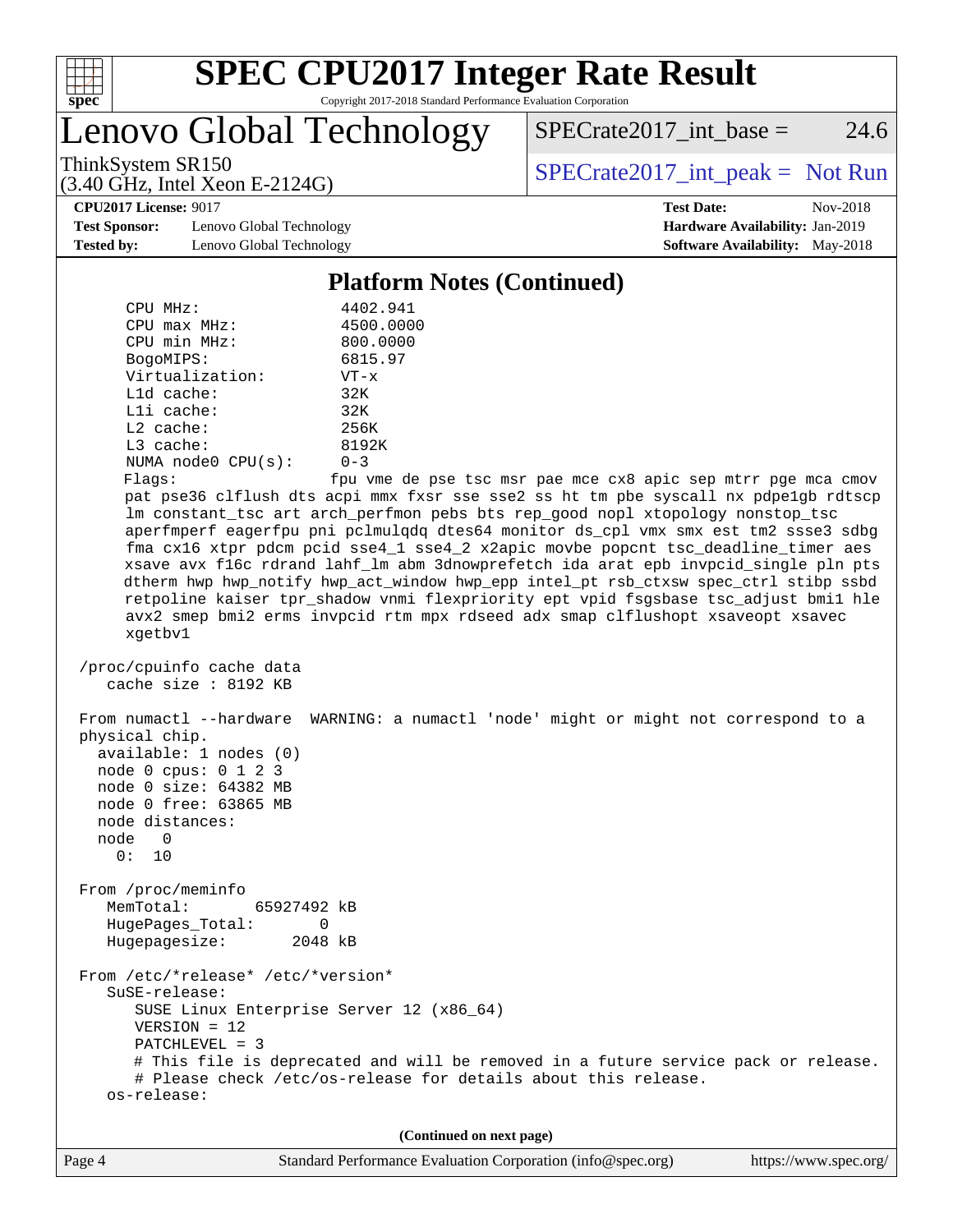

### Lenovo Global Technology

SPECrate  $2017$  int base = 24.6

(3.40 GHz, Intel Xeon E-2124G)

ThinkSystem SR150<br>  $SPECTR_{15}$  [SPECrate2017\\_int\\_peak =](http://www.spec.org/auto/cpu2017/Docs/result-fields.html#SPECrate2017intpeak) Not Run

**[Test Sponsor:](http://www.spec.org/auto/cpu2017/Docs/result-fields.html#TestSponsor)** Lenovo Global Technology **[Hardware Availability:](http://www.spec.org/auto/cpu2017/Docs/result-fields.html#HardwareAvailability)** Jan-2019 **[Tested by:](http://www.spec.org/auto/cpu2017/Docs/result-fields.html#Testedby)** Lenovo Global Technology **[Software Availability:](http://www.spec.org/auto/cpu2017/Docs/result-fields.html#SoftwareAvailability)** May-2018

**[CPU2017 License:](http://www.spec.org/auto/cpu2017/Docs/result-fields.html#CPU2017License)** 9017 **[Test Date:](http://www.spec.org/auto/cpu2017/Docs/result-fields.html#TestDate)** Nov-2018

#### **[Platform Notes \(Continued\)](http://www.spec.org/auto/cpu2017/Docs/result-fields.html#PlatformNotes)**

 NAME="SLES" VERSION="12-SP3" VERSION\_ID="12.3" PRETTY\_NAME="SUSE Linux Enterprise Server 12 SP3" ID="sles" ANSI\_COLOR="0;32" CPE\_NAME="cpe:/o:suse:sles:12:sp3"

uname -a:

 Linux linux-tsni 4.4.131-94.29-default #1 SMP Mon May 21 14:41:34 UTC 2018 (f49bc78) x86\_64 x86\_64 x86\_64 GNU/Linux

Kernel self-reported vulnerability status:

 CVE-2017-5754 (Meltdown): Mitigation: PTI CVE-2017-5753 (Spectre variant 1): Mitigation: \_\_user pointer sanitization CVE-2017-5715 (Spectre variant 2): Mitigation: IBRS+IBPB

run-level 3 Nov 28 09:28

 SPEC is set to: /home/cpu2017-1.0.5-ic18.0u2 Filesystem Type Size Used Avail Use% Mounted on /dev/md126p2 btrfs 446G 18G 428G 4% /home

 Additional information from dmidecode follows. WARNING: Use caution when you interpret this section. The 'dmidecode' program reads system data which is "intended to allow hardware to be accurately determined", but the intent may not be met, as there are frequent changes to hardware, firmware, and the "DMTF SMBIOS" standard. BIOS Lenovo -[ISE105G-1.01]- 10/25/2018 Memory: 4x Micron 18ASF2G72AZ-2G6D1 16 GB 2 rank 2666

(End of data from sysinfo program)

#### **[Compiler Version Notes](http://www.spec.org/auto/cpu2017/Docs/result-fields.html#CompilerVersionNotes)**

Page 5 Standard Performance Evaluation Corporation [\(info@spec.org\)](mailto:info@spec.org) <https://www.spec.org/> ============================================================================== CC 500.perlbench\_r(base)  $502.\text{gcc\_r}$ (base)  $505.\text{mcf\_r}$ (base)  $525.\text{x}264_\text{r}$ (base) 557.xz\_r(base) ----------------------------------------------------------------------------- icc (ICC) 18.0.2 20180210 Copyright (C) 1985-2018 Intel Corporation. All rights reserved. ------------------------------------------------------------------------------ ============================================================================== CXXC 520.omnetpp  $r(base)$  523.xalancbmk  $r(base)$  531.deepsjeng  $r(base)$ **(Continued on next page)**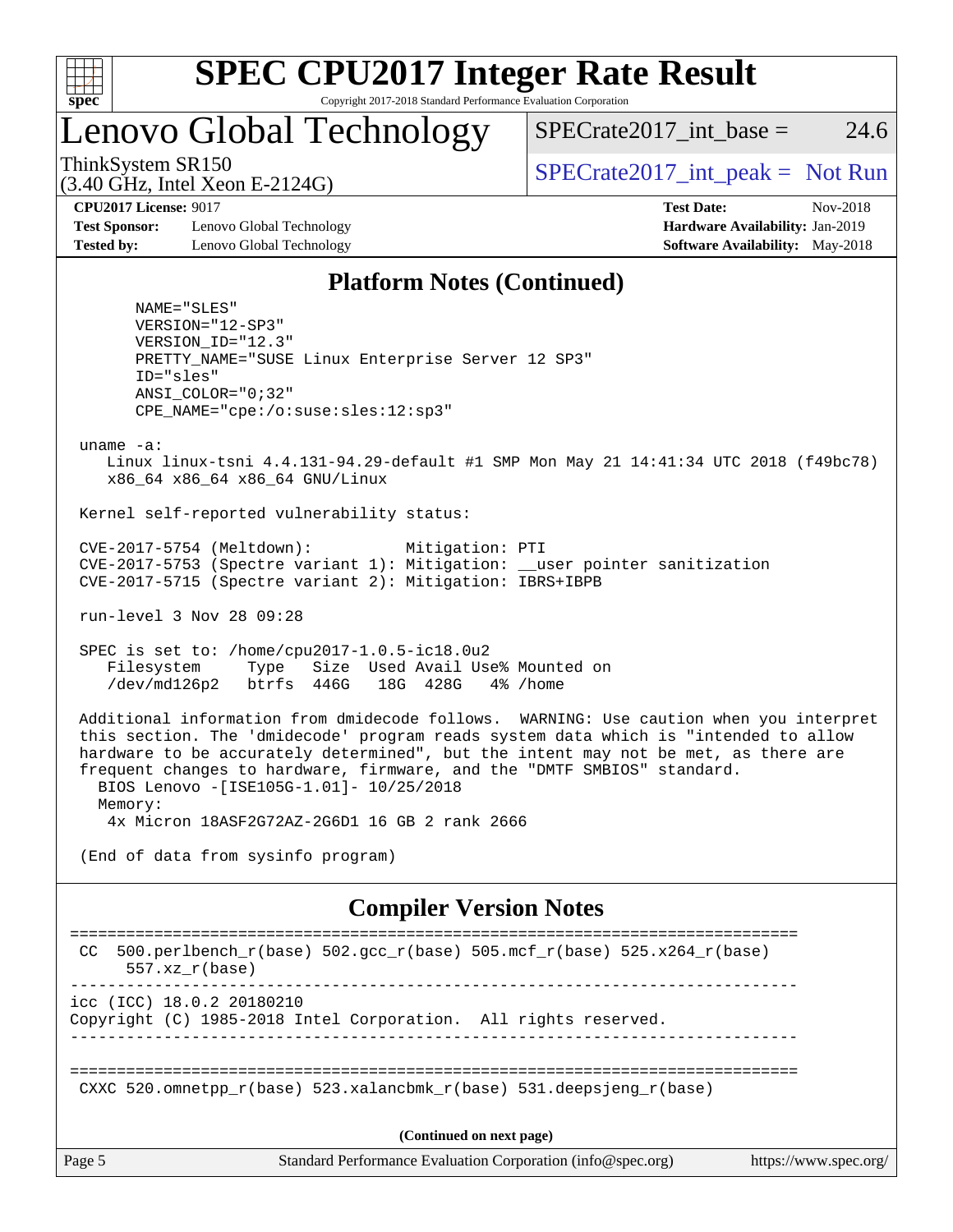

### Lenovo Global Technology

 $SPECTate2017\_int\_base = 24.6$ 

(3.40 GHz, Intel Xeon E-2124G)

ThinkSystem SR150<br>  $SPECTR_{15}$  [SPECrate2017\\_int\\_peak =](http://www.spec.org/auto/cpu2017/Docs/result-fields.html#SPECrate2017intpeak) Not Run

**[Test Sponsor:](http://www.spec.org/auto/cpu2017/Docs/result-fields.html#TestSponsor)** Lenovo Global Technology **[Hardware Availability:](http://www.spec.org/auto/cpu2017/Docs/result-fields.html#HardwareAvailability)** Jan-2019 **[Tested by:](http://www.spec.org/auto/cpu2017/Docs/result-fields.html#Testedby)** Lenovo Global Technology **[Software Availability:](http://www.spec.org/auto/cpu2017/Docs/result-fields.html#SoftwareAvailability)** May-2018

**[CPU2017 License:](http://www.spec.org/auto/cpu2017/Docs/result-fields.html#CPU2017License)** 9017 **[Test Date:](http://www.spec.org/auto/cpu2017/Docs/result-fields.html#TestDate)** Nov-2018

### **[Compiler Version Notes \(Continued\)](http://www.spec.org/auto/cpu2017/Docs/result-fields.html#CompilerVersionNotes)**

541.leela\_r(base)

| icpc (ICC) 18.0.2 20180210 |                                                                 |  |  |
|----------------------------|-----------------------------------------------------------------|--|--|
|                            | Copyright (C) 1985-2018 Intel Corporation. All rights reserved. |  |  |
|                            |                                                                 |  |  |

| FC 548.exchange2_r(base) |  |
|--------------------------|--|

```
------------------------------------------------------------------------------
```
ifort (IFORT) 18.0.2 20180210

|  |  | Copyright (C) 1985-2018 Intel Corporation. All rights reserved. |  |
|--|--|-----------------------------------------------------------------|--|
|  |  |                                                                 |  |

### **[Base Compiler Invocation](http://www.spec.org/auto/cpu2017/Docs/result-fields.html#BaseCompilerInvocation)**

[C benchmarks](http://www.spec.org/auto/cpu2017/Docs/result-fields.html#Cbenchmarks): [icc -m64 -std=c11](http://www.spec.org/cpu2017/results/res2018q4/cpu2017-20181210-10108.flags.html#user_CCbase_intel_icc_64bit_c11_33ee0cdaae7deeeab2a9725423ba97205ce30f63b9926c2519791662299b76a0318f32ddfffdc46587804de3178b4f9328c46fa7c2b0cd779d7a61945c91cd35)

[C++ benchmarks:](http://www.spec.org/auto/cpu2017/Docs/result-fields.html#CXXbenchmarks) [icpc -m64](http://www.spec.org/cpu2017/results/res2018q4/cpu2017-20181210-10108.flags.html#user_CXXbase_intel_icpc_64bit_4ecb2543ae3f1412ef961e0650ca070fec7b7afdcd6ed48761b84423119d1bf6bdf5cad15b44d48e7256388bc77273b966e5eb805aefd121eb22e9299b2ec9d9)

[Fortran benchmarks](http://www.spec.org/auto/cpu2017/Docs/result-fields.html#Fortranbenchmarks): [ifort -m64](http://www.spec.org/cpu2017/results/res2018q4/cpu2017-20181210-10108.flags.html#user_FCbase_intel_ifort_64bit_24f2bb282fbaeffd6157abe4f878425411749daecae9a33200eee2bee2fe76f3b89351d69a8130dd5949958ce389cf37ff59a95e7a40d588e8d3a57e0c3fd751)

### **[Base Portability Flags](http://www.spec.org/auto/cpu2017/Docs/result-fields.html#BasePortabilityFlags)**

 500.perlbench\_r: [-DSPEC\\_LP64](http://www.spec.org/cpu2017/results/res2018q4/cpu2017-20181210-10108.flags.html#b500.perlbench_r_basePORTABILITY_DSPEC_LP64) [-DSPEC\\_LINUX\\_X64](http://www.spec.org/cpu2017/results/res2018q4/cpu2017-20181210-10108.flags.html#b500.perlbench_r_baseCPORTABILITY_DSPEC_LINUX_X64) 502.gcc\_r: [-DSPEC\\_LP64](http://www.spec.org/cpu2017/results/res2018q4/cpu2017-20181210-10108.flags.html#suite_basePORTABILITY502_gcc_r_DSPEC_LP64) 505.mcf\_r: [-DSPEC\\_LP64](http://www.spec.org/cpu2017/results/res2018q4/cpu2017-20181210-10108.flags.html#suite_basePORTABILITY505_mcf_r_DSPEC_LP64) 520.omnetpp\_r: [-DSPEC\\_LP64](http://www.spec.org/cpu2017/results/res2018q4/cpu2017-20181210-10108.flags.html#suite_basePORTABILITY520_omnetpp_r_DSPEC_LP64) 523.xalancbmk\_r: [-DSPEC\\_LP64](http://www.spec.org/cpu2017/results/res2018q4/cpu2017-20181210-10108.flags.html#suite_basePORTABILITY523_xalancbmk_r_DSPEC_LP64) [-DSPEC\\_LINUX](http://www.spec.org/cpu2017/results/res2018q4/cpu2017-20181210-10108.flags.html#b523.xalancbmk_r_baseCXXPORTABILITY_DSPEC_LINUX) 525.x264\_r: [-DSPEC\\_LP64](http://www.spec.org/cpu2017/results/res2018q4/cpu2017-20181210-10108.flags.html#suite_basePORTABILITY525_x264_r_DSPEC_LP64) 531.deepsjeng\_r: [-DSPEC\\_LP64](http://www.spec.org/cpu2017/results/res2018q4/cpu2017-20181210-10108.flags.html#suite_basePORTABILITY531_deepsjeng_r_DSPEC_LP64) 541.leela\_r: [-DSPEC\\_LP64](http://www.spec.org/cpu2017/results/res2018q4/cpu2017-20181210-10108.flags.html#suite_basePORTABILITY541_leela_r_DSPEC_LP64) 548.exchange2\_r: [-DSPEC\\_LP64](http://www.spec.org/cpu2017/results/res2018q4/cpu2017-20181210-10108.flags.html#suite_basePORTABILITY548_exchange2_r_DSPEC_LP64) 557.xz\_r: [-DSPEC\\_LP64](http://www.spec.org/cpu2017/results/res2018q4/cpu2017-20181210-10108.flags.html#suite_basePORTABILITY557_xz_r_DSPEC_LP64)

### **[Base Optimization Flags](http://www.spec.org/auto/cpu2017/Docs/result-fields.html#BaseOptimizationFlags)**

[C benchmarks](http://www.spec.org/auto/cpu2017/Docs/result-fields.html#Cbenchmarks):

[-Wl,-z,muldefs](http://www.spec.org/cpu2017/results/res2018q4/cpu2017-20181210-10108.flags.html#user_CCbase_link_force_multiple1_b4cbdb97b34bdee9ceefcfe54f4c8ea74255f0b02a4b23e853cdb0e18eb4525ac79b5a88067c842dd0ee6996c24547a27a4b99331201badda8798ef8a743f577) [-xCORE-AVX2](http://www.spec.org/cpu2017/results/res2018q4/cpu2017-20181210-10108.flags.html#user_CCbase_f-xCORE-AVX2) [-ipo](http://www.spec.org/cpu2017/results/res2018q4/cpu2017-20181210-10108.flags.html#user_CCbase_f-ipo) [-O3](http://www.spec.org/cpu2017/results/res2018q4/cpu2017-20181210-10108.flags.html#user_CCbase_f-O3) [-no-prec-div](http://www.spec.org/cpu2017/results/res2018q4/cpu2017-20181210-10108.flags.html#user_CCbase_f-no-prec-div)

**(Continued on next page)**

Page 6 Standard Performance Evaluation Corporation [\(info@spec.org\)](mailto:info@spec.org) <https://www.spec.org/>